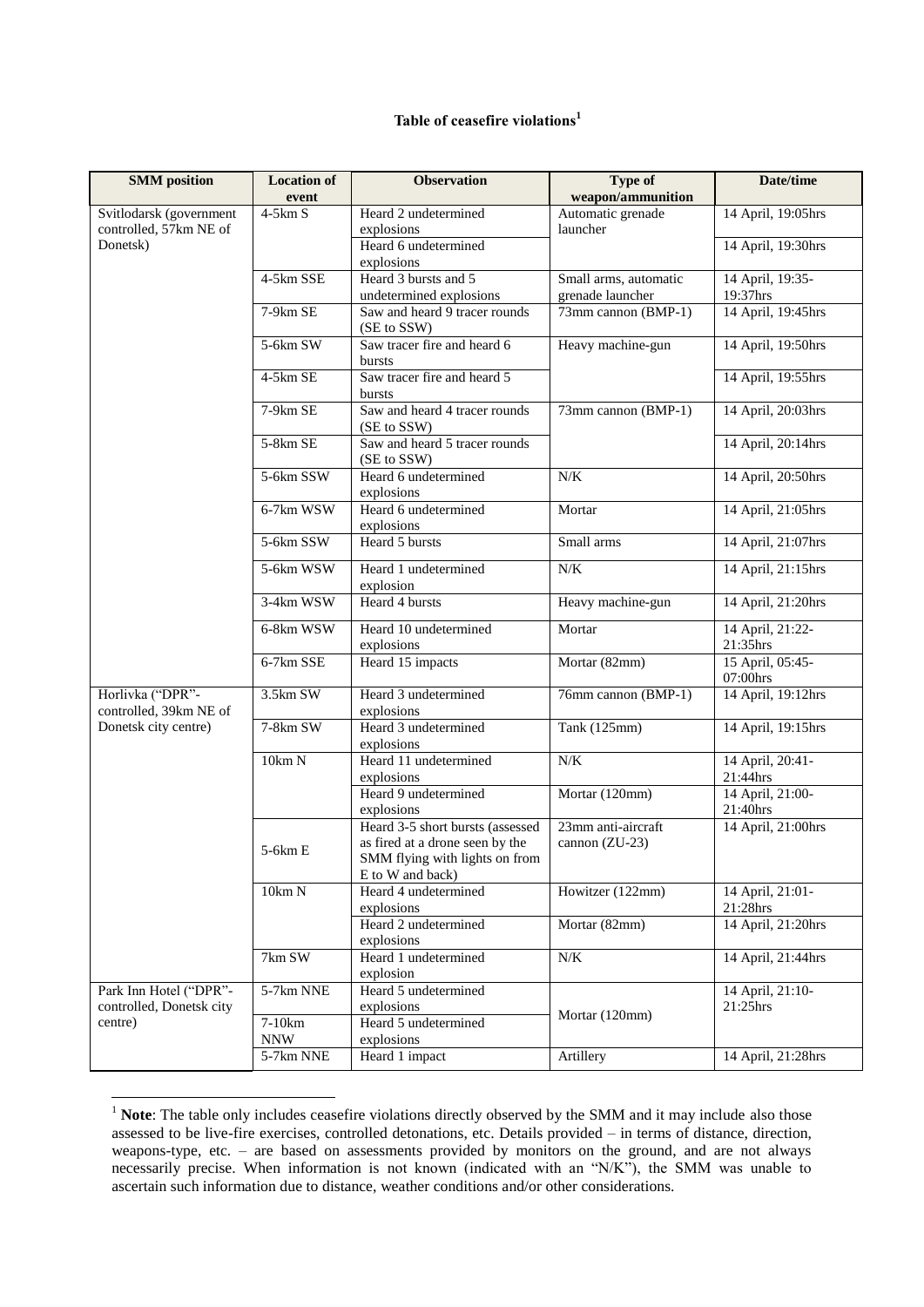|                                          | 7-10km NNW           | Heard 7 undetermined                                      | N/K                              | 14 April, 21:32-             |
|------------------------------------------|----------------------|-----------------------------------------------------------|----------------------------------|------------------------------|
|                                          |                      | explosions                                                |                                  | 21:35hrs                     |
|                                          | $2-3km$ NW           | Heard 2 shots                                             | Small arms                       | 14 April, 21:37hrs           |
|                                          | 5-7km NNE            | Heard 1 outgoing explosion                                |                                  | 14 April, 21:48hrs           |
|                                          | 7-10km<br><b>NNW</b> | Heard 1 impact                                            | Mortar (120mm)                   |                              |
|                                          | 5-7km NNE            | Heard 3 undetermined                                      | N/K                              | 14 April, 21:57hrs           |
|                                          | 7-10km NNW           | explosions<br>Heard 4 undetermined                        | N/K                              | 14 April, 22:05hrs           |
|                                          |                      | explosions                                                |                                  |                              |
| Donetsk central railway                  | 3-5km NNE            | Heard 7 undetermined                                      |                                  | 15 April, 09:30hrs           |
| station ("DPR"-<br>controlled, 6km NW of | $3-5km$ NE           | explosions                                                |                                  |                              |
| Donetsk city centre)                     |                      | Heard 8 undetermined<br>explosions                        |                                  |                              |
|                                          | 3km NW               | Saw and heard 1 impact                                    | N/K                              | 15 April, 11:38hrs           |
|                                          |                      | (explosion)                                               |                                  |                              |
|                                          | 8-10km NNW           | Heard 1 undetermined<br>explosion                         |                                  | 15 April, 14:50hrs           |
| Yasynuvata ("DPR"-                       | $2-3km$ W            | Heard 1 burst, 2 shots, 8                                 | Small arms, N/K,                 | 15 April, 09:30-             |
| controlled, 16km N of                    |                      | undetermined explosions                                   | 30mm cannon (BMP-2)              | 09:33hrs                     |
| Donetsk city centre)                     |                      | and 6 bursts                                              | or automatic grenade<br>launcher |                              |
|                                          |                      | Heard 2 undetermined                                      |                                  | 15 April, 09:43hrs           |
|                                          | $3-4km$ W            | explosions                                                | $N/K$                            |                              |
|                                          | $3-4km$ NW           | Heard 1 undetermined<br>explosion                         |                                  | 15 April, 09:56hrs           |
|                                          | $2-3km$ W            | Heard 5 shots and 16 bursts                               | Small arms, heavy<br>machine-gun | 15 April, 09:59hrs           |
|                                          |                      |                                                           |                                  |                              |
|                                          | 1-3km WSW            | Heard at least 75 bursts                                  | Small arms                       | 15 April, 10:03-<br>10:04hrs |
|                                          | $2-4km$ W            | Heard 3-4 undetermined                                    | Automatic grenade                | 15 April, 10:04hrs           |
|                                          | $1-3km$ W            | explosions<br>Heard 5 bursts                              | launcher                         | 15 April, 10:05-             |
|                                          |                      |                                                           |                                  | 10:06hrs                     |
|                                          | $1-3km$ SW           | Heard 4 bursts                                            | Heavy machine-gun                |                              |
|                                          | $2-3km$ W            | Heard 12 shots                                            |                                  | 15 April, 10:16hrs           |
|                                          | $2-4km$ W            | Heard 8 shots, 11 bursts and 5<br>undetermined explosions | Small arms, N/K                  | 15 April, 10:30-<br>11:00hrs |
|                                          | $3-4km$ W            | Heard 1 undetermined                                      | N/K                              | 15 April, 11:39hrs           |
|                                          |                      | explosion<br>Heard 1 undetermined                         |                                  | 15 April, 11:50hrs           |
|                                          |                      | explosion                                                 |                                  |                              |
|                                          | $2-3km$ W            | Heard 1 undetermined                                      |                                  | 15 April, 11:58hrs           |
|                                          |                      | explosion                                                 |                                  |                              |
|                                          |                      | Heard 1 undetermined                                      | Automatic grenade<br>launcher    | 15 April, 12.12hrs           |
|                                          |                      | explosion<br>Heard 4 undetermined                         |                                  | 15 April, 12:14-             |
|                                          |                      | explosions                                                |                                  | 12:15hrs                     |
|                                          | $1-3km$ W            | Heard 1-3 bursts                                          | Heavy machine-gun                |                              |
|                                          |                      | Heard 1 undetermined                                      | Mortar (82mm)                    | 15 April, 12:22hrs           |
|                                          |                      | explosion                                                 |                                  |                              |
|                                          |                      | Heard 2 bursts                                            | Small arms                       |                              |
|                                          |                      | Heard 80 shots                                            | Small arms                       | 15 April, 12:30-             |
|                                          | $2-4km$ W            | Heard 26 undetermined                                     | N/K                              | 13:00hrs                     |
|                                          |                      | explosions<br>Heard 2 bursts                              | Heavy machine-gun                | 15 April, 13:09hrs           |
|                                          |                      |                                                           |                                  |                              |
|                                          | $2-3km$ W            | Heard 1 undetermined<br>explosion                         | Automatic grenade<br>launcher    |                              |
|                                          |                      | Heard 10-15 shots                                         | Small arms                       |                              |
|                                          |                      | Heard 2 undetermined                                      | Mortar (82mm)                    | 15 April, 13:10hrs           |
|                                          | $1-3km$ W            | explosions                                                |                                  |                              |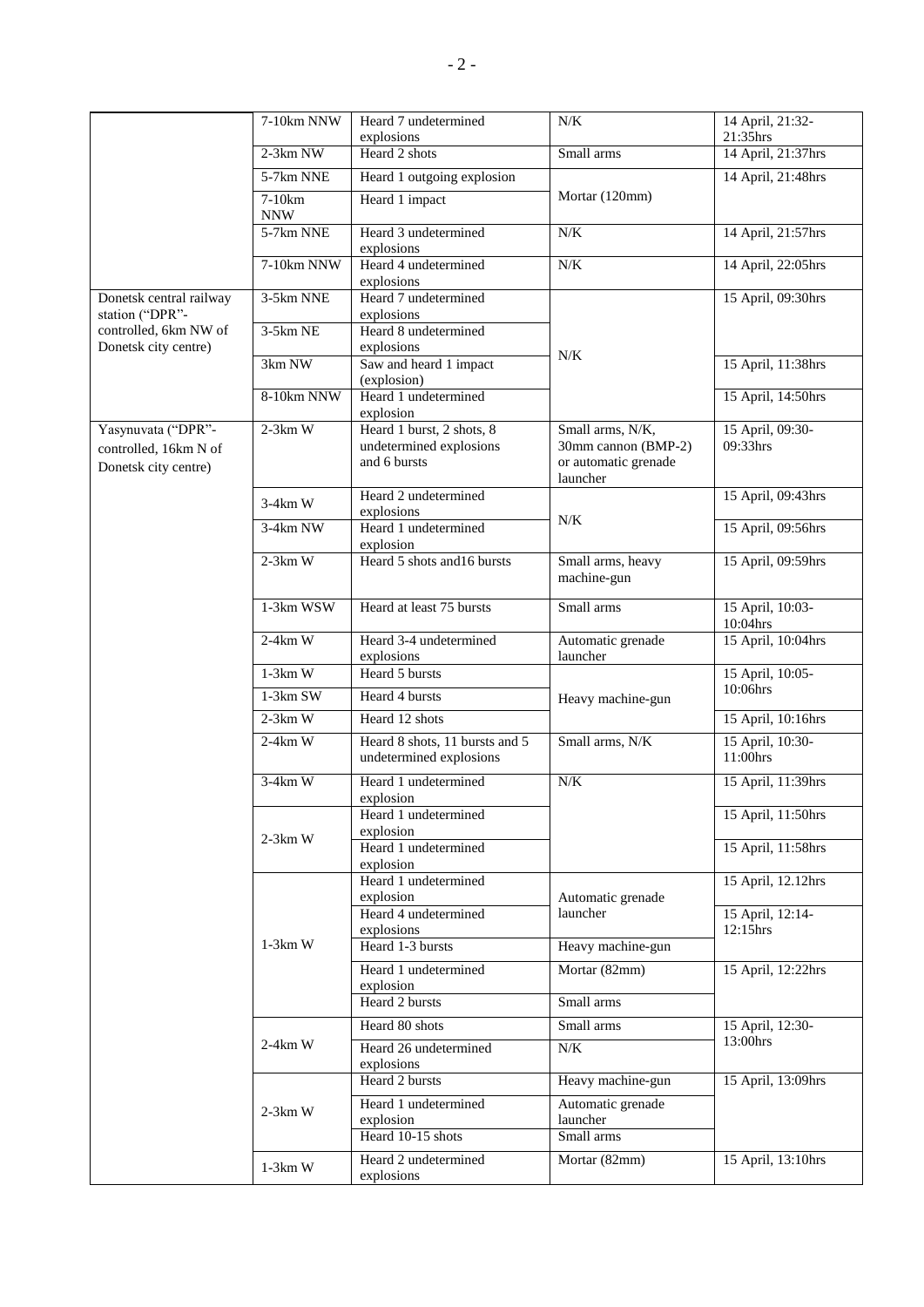|                                                                      |             | Heard 20-30 bursts                    | Small arms                        | 15 April, 13:11hrs           |
|----------------------------------------------------------------------|-------------|---------------------------------------|-----------------------------------|------------------------------|
|                                                                      |             | Heard 5 bursts                        | Heavy machine-gun                 | 15 April, 13:16              |
|                                                                      | $2-5km$ W   | Heard 5 undetermined<br>explosions    | N/K                               |                              |
|                                                                      | $2-4km$ W   | Heard 1 undetermined<br>explosion     | Mortar (82mm)                     | 15 April, 13:17hrs           |
|                                                                      | $2-3km$ W   | Heard 6 bursts (3-5 rounds<br>each)   | Heavy machine-gun                 | 15 April, 13:19hrs           |
|                                                                      |             | Heard 1 undetermined<br>explosion     | Mortar (82mm)                     | 15 April, 13:25-<br>13:28hrs |
|                                                                      | 1-4km WNW   | Heard 35 bursts (3-5 rounds)<br>each) | Heavy machine-gun                 |                              |
|                                                                      |             | Heard 150 shots and 37 bursts         | Small arms                        | 15 April, 13:30-<br>14:00hrs |
|                                                                      | $2-4km$ W   | Heard 17 undetermined<br>explosions   | $N/K$                             |                              |
|                                                                      |             | Heard 21 long bursts                  | Heavy machine-gun                 |                              |
|                                                                      | $1-3km$ SW  | Heard 30 bursts (5 rounds each)       | Heavy machine-gun                 | 15 April, 14:01-<br>14:05hrs |
|                                                                      |             | Heard 3 undetermined<br>explosions    | Automatic grenade<br>launcher     | 15 April, 14:09hrs           |
|                                                                      | $1-3km$ W   | Heard 1 undetermined<br>explosion     | Mortar (82mm)                     | 15 April, 14:22hrs           |
|                                                                      |             | Heard 15 bursts                       | Heavy machine-gun                 |                              |
|                                                                      | 1-3km SW    | Heard 2 undetermined<br>explosions    | Automatic grenade<br>launcher     | 15 April, 14:26hrs           |
|                                                                      |             | Heard 1 burst                         | Heavy machine-gun                 |                              |
|                                                                      | $2-4km$ W   | Heard 2 undetermined<br>explosions    |                                   | 15 April, 14:31hrs           |
|                                                                      | $3-5km$ W   | Heard 13 undetermined<br>explosions   | $N/K$                             | 15 April, 14:45-<br>14:52hrs |
| Avdiivka (government-<br>controlled, 17km north of                   |             | Heard 2 bursts                        | 73mm recoilless gun<br>$(SPG-9)$  | 15 April, 11:00hrs           |
| Donetsk)                                                             | 2.5-3km E   | Heard 8 bursts                        | Small arms                        |                              |
|                                                                      |             | Heard 13 undetermined<br>explosions   | Mortar (120mm)                    | 15 April, 12:00-<br>15:20hrs |
|                                                                      |             | Heard 9 undetermined<br>explosions    | Mortar (82mm)                     |                              |
|                                                                      | 2.5-4km ESE | Heard 3 undetermined<br>explosions    | Artillery (122mm)                 |                              |
|                                                                      |             | Heard 12 undetermined<br>explosions   | 30mm cannon (BMP-2)               |                              |
|                                                                      |             | Heard 79 bursts                       | Heavy machine-gun                 |                              |
|                                                                      |             | Heard 9 undetermined rounds           | Automatic grenade<br>launcher     |                              |
|                                                                      |             | Saw and heard 4 airbursts             | Artillery                         |                              |
|                                                                      |             | Heard 374 bursts                      | Small arms                        |                              |
|                                                                      |             | Heard 91 undetermined<br>explosions   | N/K                               |                              |
|                                                                      |             | Heard 14 bursts                       | 73mm recoilless gun<br>$(SPG-9)$  |                              |
| Lebedynske                                                           | N/K         | Heard 1 undetermined                  | N/K                               | 15 April, 11:17hrs           |
| (government-controlled,<br>16km NE of Mariupol)                      |             | explosion                             |                                   |                              |
| Hnutove (government-<br>controlled, 20km NE of<br>Mariupol)          | N/K, SSE    | Heard 7 undetermined<br>explosions    | $N\!/\!K$                         | 15 April, 12:37-<br>12:59hrs |
| Maiorsk checkpoint<br>(government-controlled,<br>45km NE of Donetsk) | 1.5km S     | Heard 4 impacts                       | Rocket-propelled grenade<br>(RPG) | 15 April, 12:45hrs           |